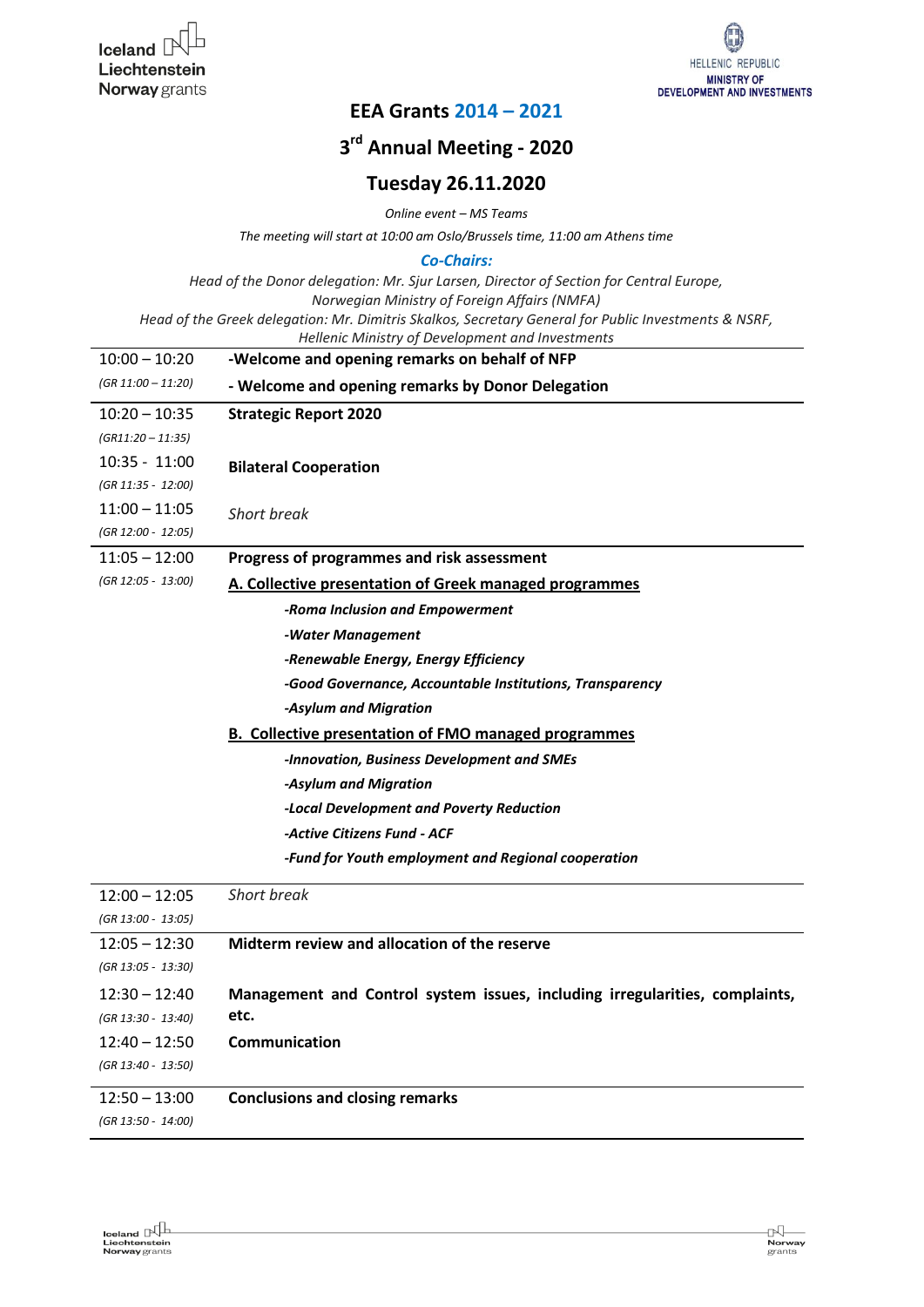#### *LIST OF PARTICIPANTS*

### *Donor/FMO Delegation*

| Sjur Larsen                    | Head of the Donor delegation - Director, Section for Central<br>Europe and the EEA and Norway Grants, Norwegian Ministry<br>of Foreign Affairs |
|--------------------------------|------------------------------------------------------------------------------------------------------------------------------------------------|
| Ingibjörg Davíðsdóttir         | Ambassador, Embassy of Iceland Oslo                                                                                                            |
| Nuscha Wieczorek               | First Secretary, Liechtenstein Representation in Brussels                                                                                      |
| <b>Frode Overland Andersen</b> | Norwegian Ambassador to Greece and Cyprus, Royal<br>Norwegian Embassy in Athens                                                                |
| Anne Havnør                    | Senior Adviser, Section for Central Europe and the EEA and<br>Norway Grants, Norwegian Ministry of Foreign Affairs                             |
| Maria Fola                     | EEA Grants Adviser, Royal Norwegian Embassy in Athens                                                                                          |
| Karí Jónsdóttir                | Advisor, Deputy Head of Mission, Embassy of Iceland in Oslo                                                                                    |
| Árni Páll Árnason              | Deputy Director, Head of Country and Bilateral Cooperation<br>Department, EEA and Norway Grants                                                |
| Steinar Matthíasson            | Country Officer, Country and Bilateral Cooperation<br>Department, EEA and Norway Grants                                                        |
| Daníel Freyr Birkisson         | Country and Bilateral Cooperation Department Trainee                                                                                           |
| <b>Niels Bekkus</b>            | Bilateral Officer, Country and Bilateral Cooperation<br>Department, EEA and Norway Grants                                                      |
| Raquel Torres Prol             | Communication Officer, Communication Department, EEA<br>and Norway Grants                                                                      |

### *Greek Delegation*

| Dimitris Skalkos            | Head of the Greek delegation - Secretary General for Public<br>Investments & NSRF, Hellenic Ministry of Development and<br>Investments                                                         |
|-----------------------------|------------------------------------------------------------------------------------------------------------------------------------------------------------------------------------------------|
| Anastasia Panopoulou        | Senior Adviser to the Secretary General for Public<br>Investments and the NSRF, Hellenic Ministry of Development<br>and Investments                                                            |
| <b>Herakles Alexopoulos</b> | Officer, National Focal Point-Special Service for EEA FM,<br>General Secretariat for Public Investments and the NSRF,<br>Hellenic Ministry of Development and Investments                      |
| Eleni Kontaxaki             | Officer, National Focal Point-Special Service for EEA FM,<br>General Secretariat for Public Investments and the NSRF,<br>Hellenic Ministry of Development and Investments                      |
| Elli Vazou                  | <b>Communication Officer, National Focal Point-Special Service</b><br>for EEA FM, General Secretariat for Public Investments and<br>the NSRF, Hellenic Ministry of Development and Investments |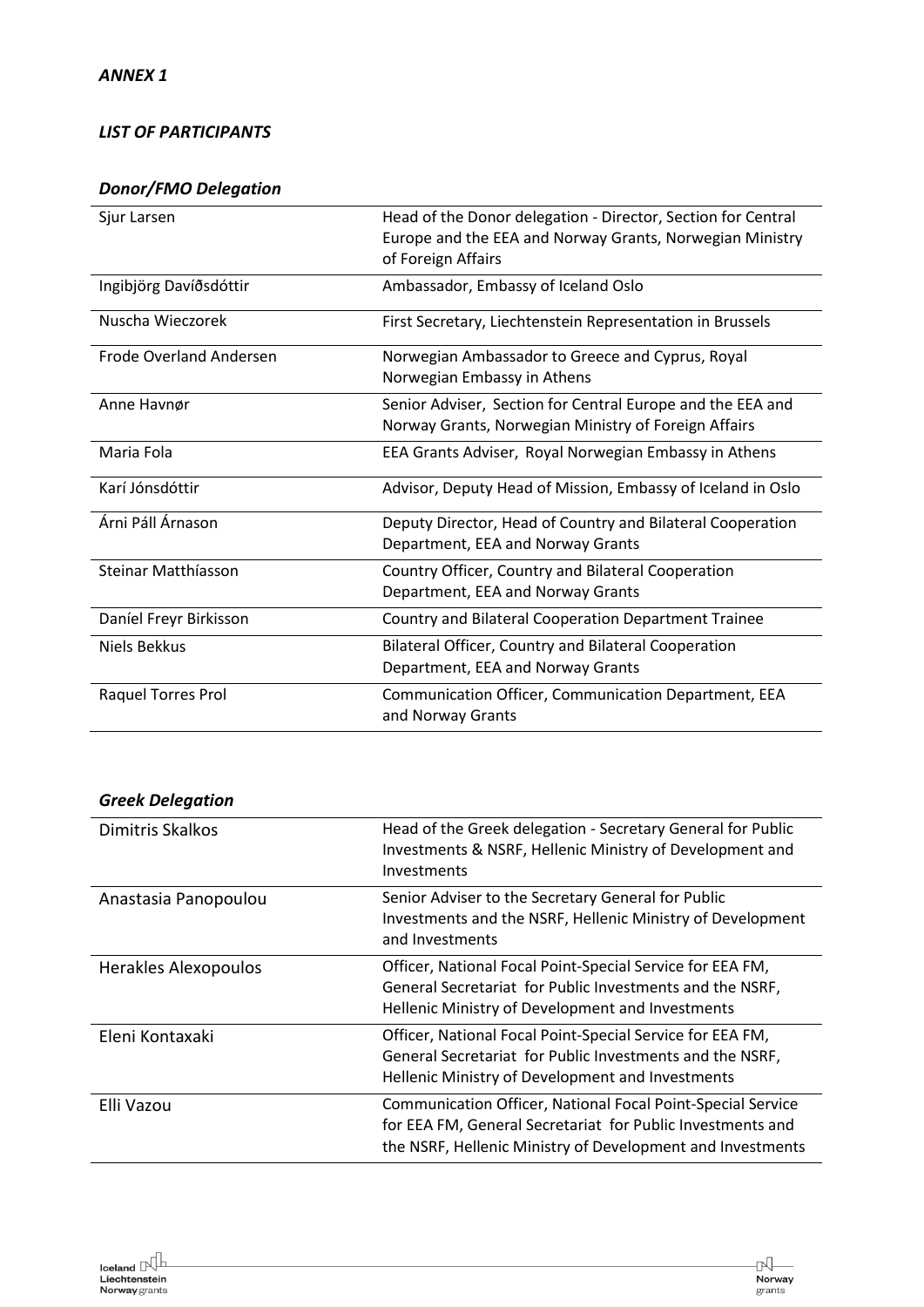| Vassiliki Alesta           | Head of Certifying Authority, Secretary General for Public<br>Investments and the NSRF, Hellenic Ministry of Development<br>and Investments  |
|----------------------------|----------------------------------------------------------------------------------------------------------------------------------------------|
| Ioannis Gravias            | Officer, Certifying Authority, Secretary General for Public<br>Investments and the NSRF, Hellenic Ministry of Development<br>and Investments |
| Joannis Katsaros           | Officer, Certifying Authority, Secretary General for Public<br>Investments and the NSRF, Hellenic Ministry of Development<br>and Investments |
| Vassiliki Kastani          | Officer, Certifying Authority, Secretary General for Public<br>Investments and the NSRF, Hellenic Ministry of Development<br>and Investments |
| Mairi Marioli              | Head of Department, Audit Authority - Financial Audit<br>Committee (EDEL), Hellenic Ministry of Finance                                      |
| Vasilis Dikopoulos         | Officer, Audit Authority, Financial Audit Committee (EDEL),<br><b>Hellenic Ministry of Finance</b>                                           |
| <b>Theofilos Douloudis</b> | Officer, Audit Authority, Financial Audit Committee (EDEL),<br><b>Hellenic Ministry of Finance</b>                                           |

# **Greek managed Programmes - Programme Operators**

| <b>Georgios Stamatis</b><br>Vassiliki Staikou | PO Programme B, "Roma inclusion and empowerment",<br>Secretary General for for Social Solidarity and Fight Against<br>Poverty (General Secretariat for Social Solidarity), Hellenic<br>Ministry of Labour and Social Affairs<br>PO Programme B, "Roma inclusion and empowerment", |
|-----------------------------------------------|-----------------------------------------------------------------------------------------------------------------------------------------------------------------------------------------------------------------------------------------------------------------------------------|
|                                               | Head of Service, Executive Authority "Special Service -<br>Executive Structure NSRF", Division of Employment and<br>Social Economy, Hellenic Ministry of Labour and Social<br><b>Affairs</b>                                                                                      |
| Marina Platanaki                              | PO Programme B, "Roma inclusion and empowerment",<br>Head of Department, Executive Authority "Special<br>Service - Executive Structure NSRF", Division of<br>Employment and Social Economy, Hellenic Ministry of<br><b>Labour and Social Affairs</b>                              |
| Chryssoula Kourteli                           | PO Programme D, "Water Management",<br>Head of Service, Executive Authority "Special Service -<br>Executive Structure NSRF", Division of Environment,<br>Hellenic Ministry of Environment & Energy                                                                                |
| Lambrakis Avdelas                             | PO Programme D, "Water Management",<br>Officer, Executive Authority "Special Service - Executive<br>Structure NSRF", Division of Environment, Hellenic<br>Ministry of Environment & Energy                                                                                        |
| <b>Markos Damasiotis</b>                      | PO Programme E, "Renewable Energy, Energy<br>Efficiency", Centre for Renewable Energy Sources - CRES,<br>Hellenic Ministry of Environment & Energy                                                                                                                                |
| Konstantinos Patlitzianas                     | PO Programme E, "Renewable Energy, Energy<br>Efficiency", Centre for Renewable Energy Sources - CRES,<br>Hellenic Ministry of Environment & Energy                                                                                                                                |